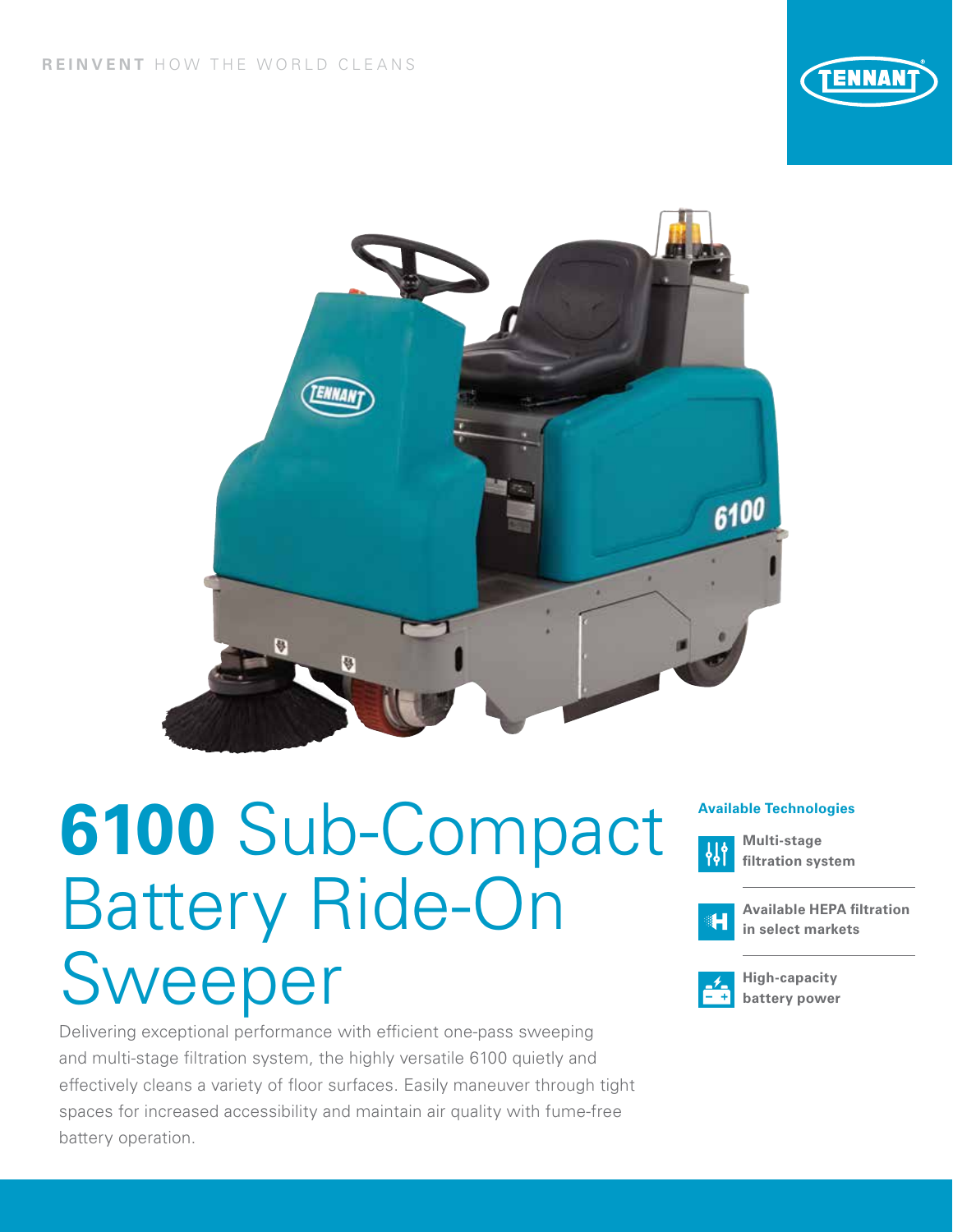## Engineered for Versatility & Accessibility



- **1. Multi-stage filtration system** with a powerful vacuum fan and filter shaker maintains air quality by effectively containing dust while sweeping.
- **2. Intuitive operator controls** help increase ease-ofoperation and simplify training.
- **3. Easy access to common maintenance items** to reduce service time and total cost of ownership.
- **4. Improve operator safety and visibility** with 360-degree sightlines.
- **5. Easy-glide hopper** can be quickly removed using the sturdy handle and built-in wheels.
- **6. Non-marking corner rollers and retractable side brush** help protect against facility and equipment damage.

#### **Optional Accessories**



Access hard-to-reach areas with the convenient optional **dry vacuum wand.**



Reduce cleaning time and extend cleaning reach with optional **dual side brushes.**



Clean carpeted spaces with optional **nonmarking tires and carpet brush.**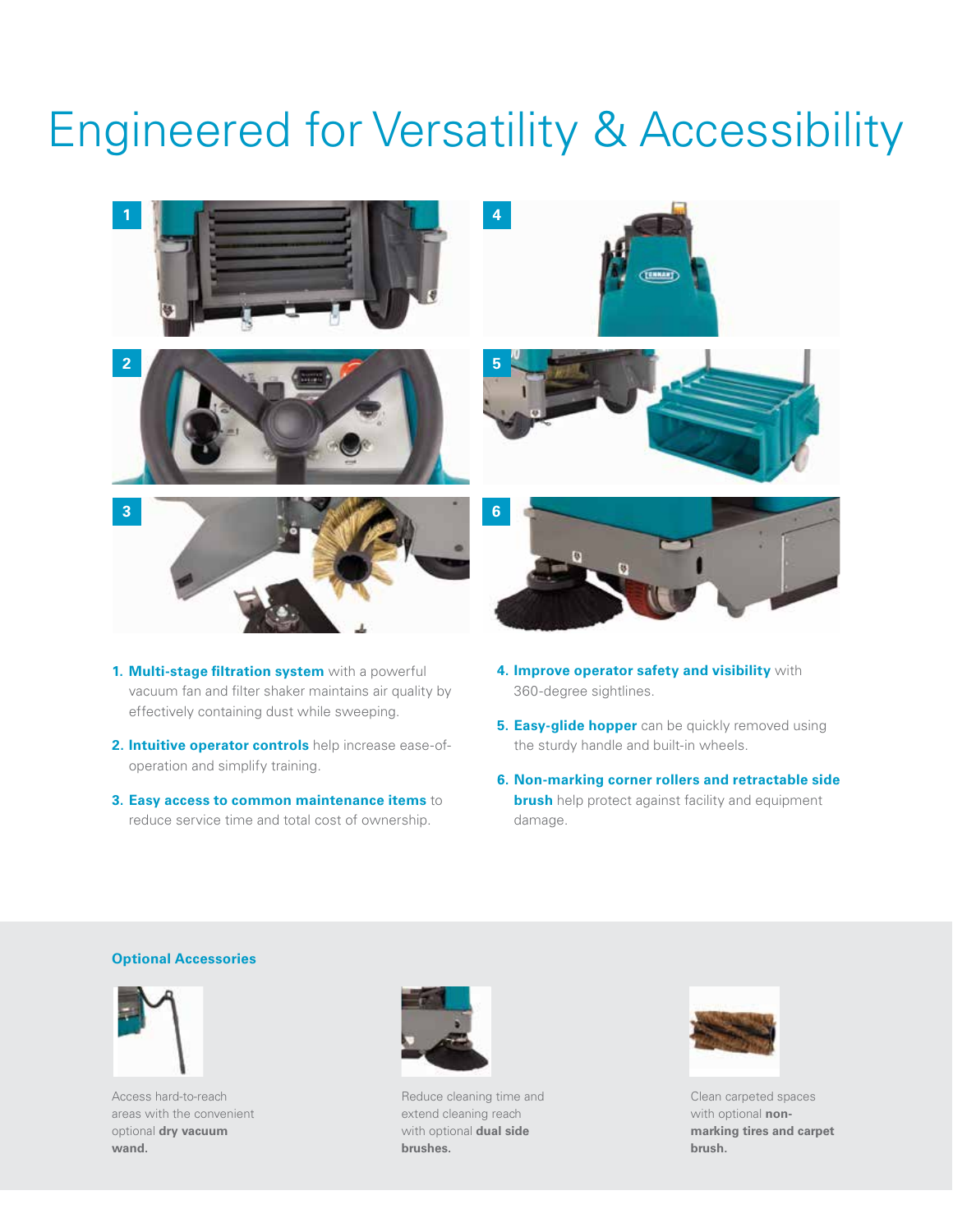## **1 2 3 4 5 6 7** Inside the **6100**

- **1. Compact design** enables operators to efficiently clean in both open and congested spaces.
- **2. Full front shroud with ingress and egress on both sides** ensures operator leg and foot protection and allows the operator access to the machine from both sides.
- **3. Flap-and-trap pedal** helps easily sweep larger debris to leave a clean path.
- **4. Multi-stage dust control system** featuring high-performance vacuum fan and filter shaker effectively contains dust while sweeping.
- **5. Heavy-gauge steel** frame offers long-term structural reliability.
- **6. AutoAdjust™ brush cavity automatically** adjusts as the bristles shorten, allowing for maximum cleaning performance.
- **7.** Durable non-corrosive Duramer<sup>™</sup> rotomold **hopper** reduces total cost of ownership.